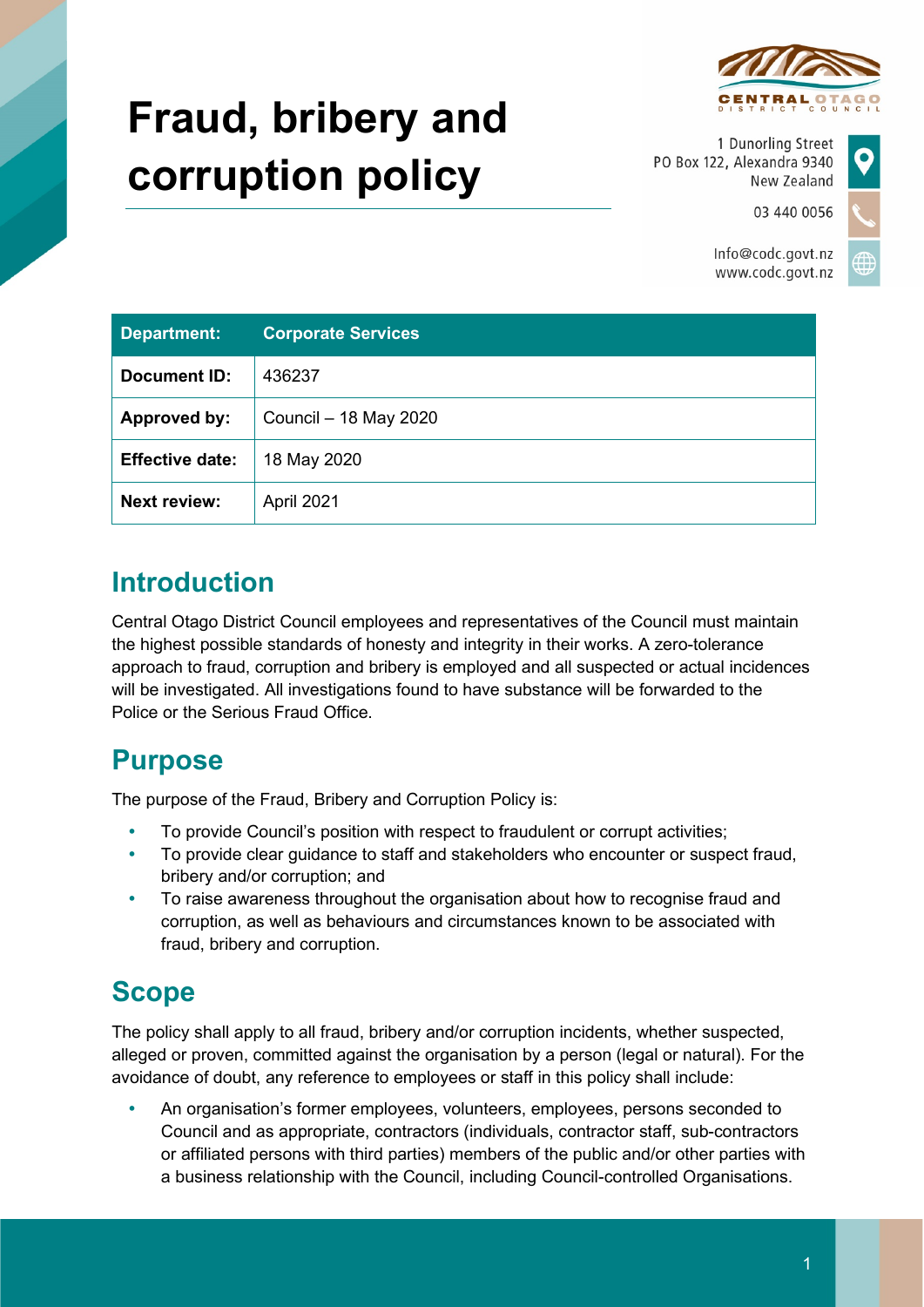

This policy does not cover Elected Members, who are subject to provisions within the Local Authorities (Members' Interests) Act 1968 and Local Government Act 2002.

## **Definitions**

If there is a question as to whether an action constitutes fraud, bribery, corruption or activities of wrongdoing, contact the Fraud Control Officer (The Business Risk and Procurement Manager) for guidance.

| <b>Word or phrase</b> | <b>Definition</b>                                                                                                                                                                                                                                                                                                                                                                                 |
|-----------------------|---------------------------------------------------------------------------------------------------------------------------------------------------------------------------------------------------------------------------------------------------------------------------------------------------------------------------------------------------------------------------------------------------|
| Fraud                 | The term 'Fraud' encompasses a wide range of criminal<br>conduct, specifically involving deliberate deception in order to<br>receive unfair, unjustified or unlawful gain. This gain is not<br>specifically limited solely to financial incentives and may<br>include other tangible or intangible benefits. Fraud includes all<br>forms of dishonesty, such as but not limited to the following. |
|                       | Knowingly providing false, incomplete or misleading<br>$\bullet$<br>information to the Council for unfair, unjustified or<br>unlawful gain.<br>Unauthorised possession, use, or misappropriation of<br>funds or assets, whether belonging to Council or a third<br>party.<br>Destruction, removal, or inappropriate use of Council<br>property for unfair, unjustified or unlawful gain           |
| <b>Bribery</b>        | The Crimes Act 1961 states that a bribe means "any money,<br>valuable consideration, office or employment or any benefit,<br>whether direct or indirect." Bribery is the practice of offering<br>something in order to gain an illicit advantage by altering the<br>behaviour of the recipient.                                                                                                   |
| Corruption            | 'Corruption' is defined as a lack of integrity or honesty or the<br>abuse of a position of trust for dishonest gain. This may<br>include, but is not limited to, bribery (both domestic and<br>foreign), coercion, destruction, removal or disclosure of data,<br>materials, assets or similar forms of inappropriate conduct.<br>Examples of corrupt conduct include, but are not limited to:    |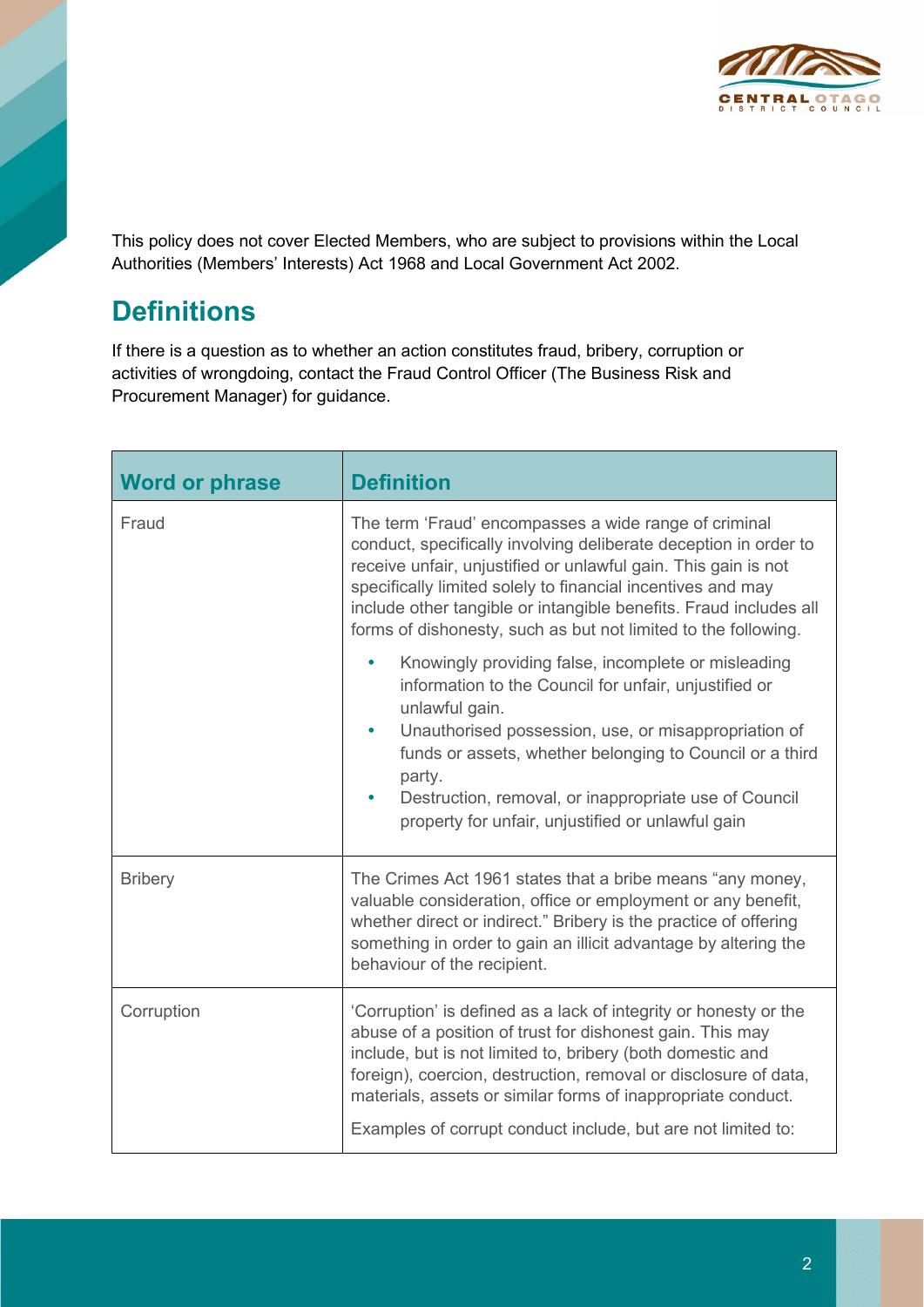

| <b>Word or phrase</b> | <b>Definition</b>                                                                                                                                                                                                                                                                                                                                                                                                                                                                                                                                                                                                                                                                                                                                                                                                                 |
|-----------------------|-----------------------------------------------------------------------------------------------------------------------------------------------------------------------------------------------------------------------------------------------------------------------------------------------------------------------------------------------------------------------------------------------------------------------------------------------------------------------------------------------------------------------------------------------------------------------------------------------------------------------------------------------------------------------------------------------------------------------------------------------------------------------------------------------------------------------------------|
|                       | A member of the public influencing or trying to influence<br>a public official, employee, contractor, person seconded<br>to, or any other party that has a business involvement<br>with the Council to use his or her position in a way that<br>is dishonest, biased or in breach of public trust.<br>Any person who has a business involvement with the<br>Council, attempting to or improperly using, the<br>knowledge, power or resources of their position for<br>personal gain. For example, fabrication of a business<br>travel requirement to satisfy personal situations;<br>Knowingly providing, assisting or validating in providing<br>$\bullet$<br>false, misleading, incomplete or fictitious information to<br>circumvent Council's procurement processes and<br>procedures to avoid further scrutiny or reporting. |
| Wrongdoing            | Serious wrongdoing is defined as:                                                                                                                                                                                                                                                                                                                                                                                                                                                                                                                                                                                                                                                                                                                                                                                                 |
|                       | A criminal offence such as fraud, theft, assault, or wilful<br>damage<br>A serious risk to the maintenance of the law, including<br>the prevention, investigation and detection of offences<br>and the right to a fair trial<br>A serious risk to public health, public safety or the<br>environment                                                                                                                                                                                                                                                                                                                                                                                                                                                                                                                              |
| Error                 | There is a distinct divide between the definitions of the term<br>'fraud' and 'error'.                                                                                                                                                                                                                                                                                                                                                                                                                                                                                                                                                                                                                                                                                                                                            |
|                       | Error refers to an unintentional act or omission, made<br>unknowingly by an individual or group lacking in knowledge or<br>oversight. Error may be an unintentional misstatement of<br>information including the unintentional omission of an account<br>or a disclosure; performing an action that created unexpected<br>or unintentional outcomes or consequences. In contrast, acts<br>of wrongdoing or fraud are deliberate breaches of Council's<br>policies and public trust.                                                                                                                                                                                                                                                                                                                                               |

#### **Distinction between the Fraud, Bribery and Corruption Policy and other Policies**

The Policy is intended to prevent any and all instances of Fraud, Corruption and Bribery. This Policy contrasts with the purposes of the following policies, bearing in mind that these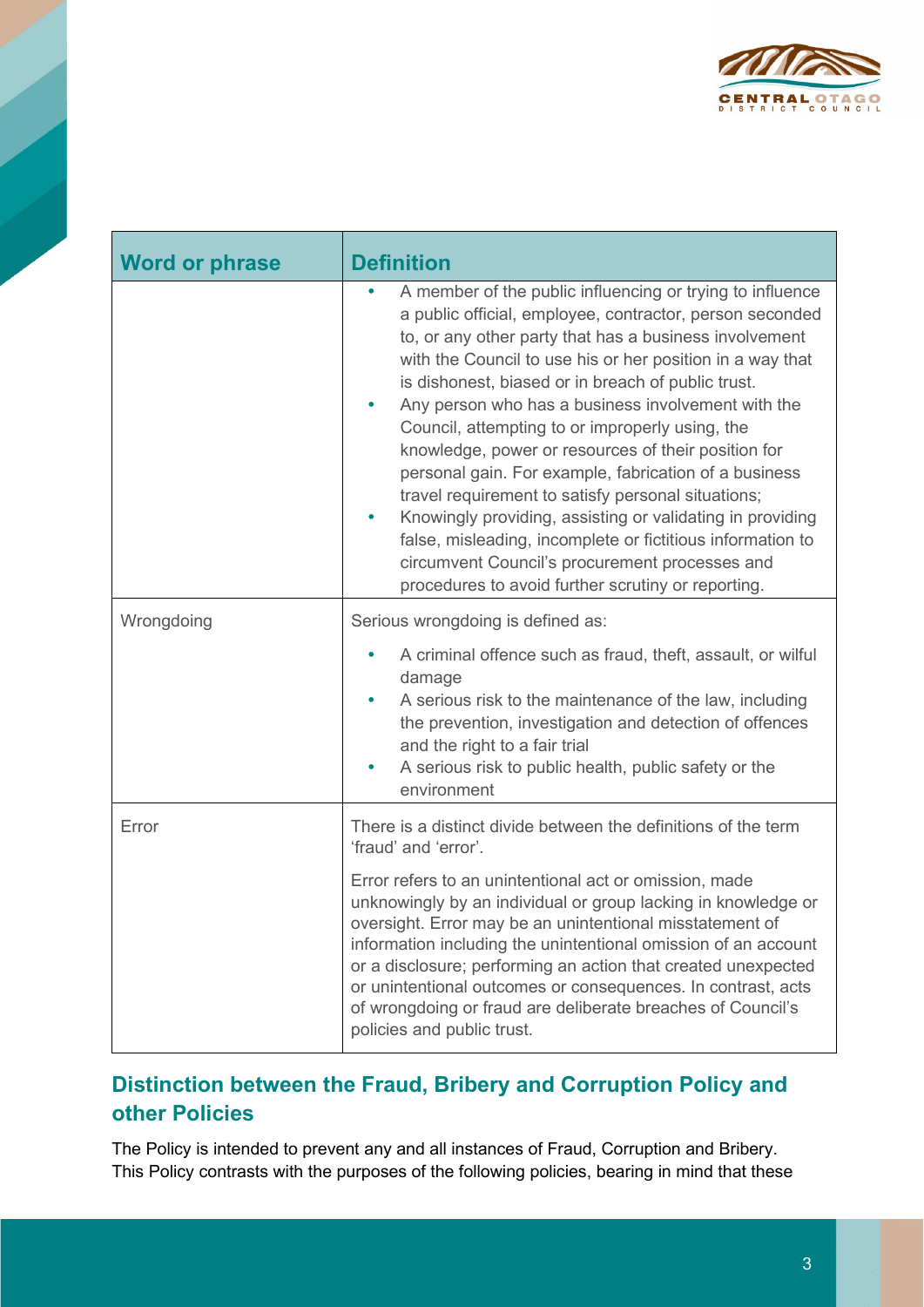

Policies may also require consideration in situations involving Fraud, Bribery and/or Corruption:

- The Protected Disclosure / Whistle Blowing Policy This policy enables individuals to report serious wrongdoing enabling the protections available under the Protected Disclosures Act 2000
- *House Rules* This establishes Councils expectations for employee behaviour and outlines disciplinary actions.
- *The Staff Interests Policy –* This establishes the parameters for what Council considers to be a relevant conflict or relationship and provides guidelines for employees to make declarations and/or report their concerns regarding other employees' conflicts or relationships.
- *Sensitive Expenditure Policy –* The policy outlines the procedures surrounding the receiving of gifts and hospitality, providing guidance and a Risk Register for employees to declare gifts.

It is important to recognise and understand the difference between the Fraud, Bribery and Corruption Policy and other policies within the organisation. Whilst such policies often overlap, the key difference is that the acts of fraud, bribery and/or corruption have key elements of dishonesty or unlawful gain.

## **Policy**

Central Otago District Council does not tolerate Fraud, Bribery and Corruption. The 'zero tolerance' stance taken by Central Otago District Council means that no level of fraud, bribery and/or corruption in association with the organisation, its employees or stakeholders is accepted. Employees of Central Otago District Council and those whom work around them must pursue the highest possible standards of honesty and integrity whilst conducting their duties; this needs to be visible to the whole Council community and external stakeholders.

Central Otago District Council will uphold all laws and regulations relevant to countering fraud, corruption and bribery in all areas of the organisation. Further, regardless of the guidelines and procedures set, Council and those persons working for and with the organisation, have an overriding obligation to comply with applicable laws and regulations.

Opportunities for fraud, bribery and corruption are to be minimised through the development, implementation and regular review of the Risk Framework and associated Risk Registers